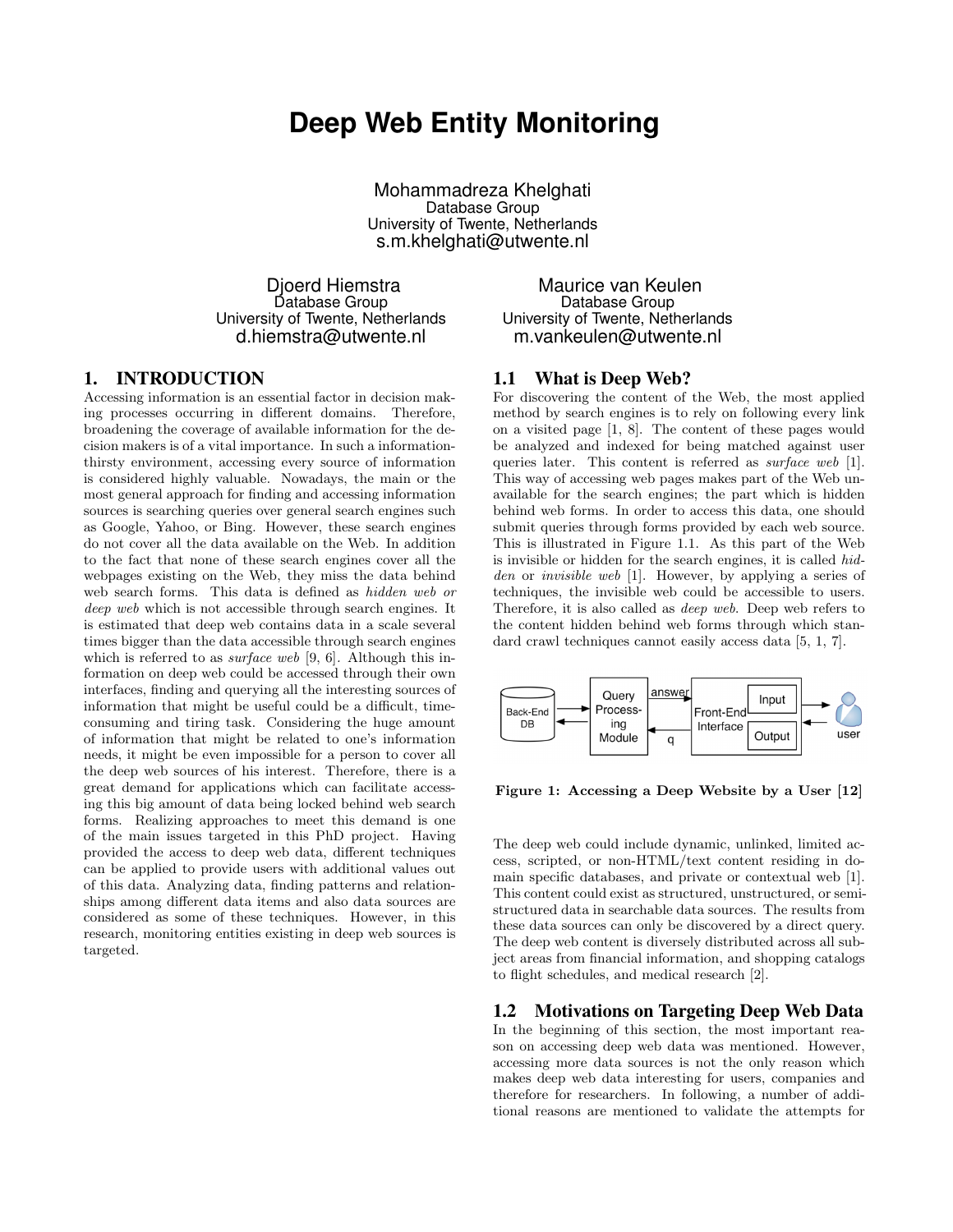accessing deep web data.

# *1.2.1 Current Search Engines Fail in Satisfying Some of Our Information Needs*

Trying the queries like "what's the best fare from New York to London next Thursday" [2] or "count the percentage of used cars which use Gasoline Fuel"[12] on the search engines like Google, Yahoo, MSN, Bing and others would show that these search engines are missing the ability in providing users with answers to their information needs. For such a query, these general search engines might not even provide users with the best websites through which users can obtain their interesting data.

### *1.2.2 Huge Amount of High Quality Data*

There are a number of surveys performed for estimating the size of deep web. In a survey performed in 2001, it was estimated that there are 43,000 to 96,000 deep websites with an informal estimate of 7,500 terabytes of data compared to 19 terabytes of data in the surface web [5, 9]. In another study, it was estimated that there were 236,000 to 377,000 deep websites having an increase rate of 3-7 times in the volume during 2000-2004 period [9, 6]. Ardian et al. [3] estimated that deep web contains more than 450,000 web databases which mostly contain structured data ("relational" records with attribute-value pairs). These structured data sources have a dominating ratio of 3.4 to 1, versus unstructured sources.

A significant portion of this huge amount of data is estimated to be stored as structured/relational data in web databases [7]. More than half of the deep web content resides in topic specific databases. This makes the search engines capable of providing highly relevant answers to every information need. This defines the high quality of the deep web data.

### *1.2.3 Benefits of Using Deep Web Data*

In this part, more detailed advantages which are resulted from having the deep web data at hand are represented.

- 1. A number of competitive advantages for a business company such as:
	- (a) Accessing mission-critical information from publicly available sources to help in creating business intelligence for the company processes; information from competitors, their relationships, market share, R&D, pitfalls, and etc, and
	- (b) Focusing on mission-critical business information and monitoring that information such as product and technology updates, patent applications and inventors [5].
- 2. Viewing content trends over time and monitoring deep websites to provide statistical tracking reports for the changes especially for research purposes [5]
- 3. Estimating aggregates over a deep web repository like average document length, estimating repository sizes, generating content summaries and approximate query processing [12]
- (a) Google vs. Bing, whose repository is more comprehensive?
- (b) What is the average price of all 2008 Toyota Prius @Yahoo! Autos?
- (c) Total price of all cars listed at Yahoo! Autos?

Meta-search engines, price prediction, shopping website comparison, consumer behavior modeling, market penetration analysis, and social page evaluation are a number of example applications that accessing deep web data could enable [12].

# 1.3 The Goal

In this project, we aim at monitoring changes of entities in deep web sources. By entities, it is meant people, organizations, and every object that can be of a user interest. It is believed that knowing about the changes of these interesting entities over time in one or several deep web sources can reveal valuable information about those objects. It is also important to mention that only the publicly available deep web sources are targeted in this project. This is due to avoiding the legal limitations on accessing and providing data.

# 1.4 Structure of the Report

Giving an introduction over the topic of this research, definitions and motivations behind the research work in Section 1, the state-of-the-art in providing access to the data existing in deep web sources is discussed in Section 2. In Section 3, the challenges which should be addressed to have a thorough working system in accessing deep web data from finding the interesting deep web repositories to return results to user queries are listed and explained. In more details, the challenges chosen to be addressed through this research work are also discussed. In Section 4, the validation scenarios for these problems are presented.

# 2. STATE OF THE ART

In this section, a general overview is provided on the suggested approaches which aim at making data residing in deep web sources available to users.

# 2.1 Approach 1: Giving Indexing Permission

Data providers allow product search services to index the data available in their databases. This gives a complete access to the data available in the databases. However, this approach is not applicable in a competitive and uncooperative environment. In an uncooperative environment, the owners of a deep website are reluctant to provide any information which could be used by their competitors. For instance, information about size, ranking, and indexing algorithms, and underlying database features are denied to be accessed by website owners.

# 2.2 Approach 2: Crawling all Data Available in Deep Web Repositories

This approach is based on the idea of extracting all the data available in deep web repositories which are of users' interests and give answers to their information needs by posing queries on this extracted data [11, 10]. This allows the web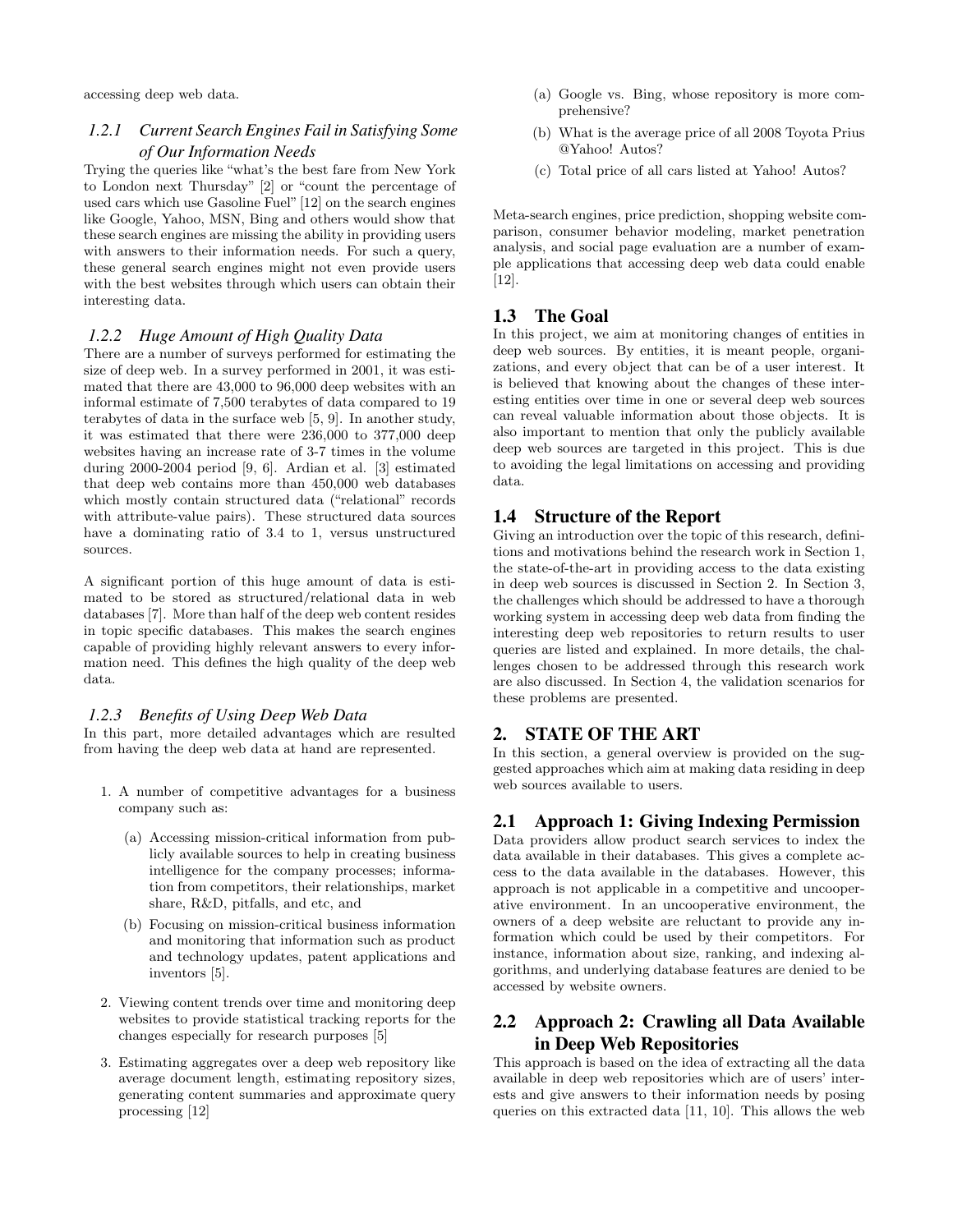data sources to be searched and mined in a centralized manner.

In order to extract data from deep web data sources, their search forms are used as the entry points. Having filled in the input fields of these forms, the resulting pages are retrieved. After storage of this extracted data, it could be possible to answer user queries.

However, in order to realize this approach, a number of problems should be resolved first. The challenges like:

- Smart form filling,
- Structured data extraction, and
- The approach should be automatic, scalable and efficient [8].

In "Crawling Deep Web Entity Pages" [7], it is suggested that the crawling approach could be focused on two different types of deep websites; document-oriented and entityoriented. In this research work by Yeye et al., documentoriented deep websites are defined as the websites which mostly contain unstructured text documents such as Wikipedia, Pubmed, and Twitter. On the other hand, entity-oriented deep websites are considered to contain structured entities; almost all shopping websites, movie sites, and job listings [7]. Having compared these two types, entity-oriented deep websites are suggested to be very common and represent a significant portion of the deep websites. In this work, by focusing on entity-oriented deep websites, the entities are used for query generation, empty page filtering and URL deduplication.

# 2.3 Approach 3: Virtual Integration of Search Engines

In this method of providing data available in deep web repositories to users, extracting all the data from these sources is not targeted. Instead, it is tried to understand the forms provided by different deep data sources and provide a matching mechanism which enables having one mediated form. This mediated form sits on top of the other forms and is considered as the only entry point for the users. The queries submitted to this mediated form are translated into queries which are acceptable by other forms from the deep web repositories. In this process, techniques like query mapping, and schema matching are applied.

As the systems based on this approach need to understand the semantics of the provided entry points of deep web repositories, it could be of great effort and time to apply them in more than one or a number of related domains. The point that boundaries of domains on web data are not easily definable and also identifying which queries are related to each domain make the costs of building mediator forms and mappings high [8].

#### *2.3.1 MetaQuerier*

In "Toward Large Scale Integration: Building a MetaQuerier over Databases on the Web" [4], a system based on the above mentioned approach is suggested. The suggested system abstracts the forms provided by web databases through providing a mediated schema [11].

#### *2.3.2 IntegraWeb*

In "On using high-level structured queries for integrating deep-web information sources" [10], a system named IntegraWeb is suggested. The main concept in this suggested system is issuing structured queries in high-level languages such as SQL, XQuery or SPARQL. This usage of high-level structured queries could lead to integrate the deep web data with less cost than using mediated schemes through abstracting away from web forms. In the virtual integration approaches, the unified search form abstracts away from the actual applications. Using structured queries over these mediated forms helps to have a higher level of abstraction [10].

### 2.4 Approach 4: Surfacing Approach

In "Google's Deep Web Crawl" by Madhavan et al. [8], the goal is to get enough appropriate samples from each interesting deep web repository so that the deep web could have its right place in the results returned by search engines for the entered queries. This task is performed by pre-computing the most relevant submissions for the HTML forms as the entry points to those deep web repositories. Then, the offline generated URLs from these submissions are indexed and added to the indexes of surface web. The rest of the work is performed as it is a page in surface web. The system represents search result and snippet to user which could redirect him to the underlying deep website [8]. This allows the user to access the fresh content.

# 3. CHALLENGES/PROBLEM STATEMENT

Before deciding which challenges to address, it is necessary to decide about the following issues:

- 1. Which deep web sources do we aim at; the information necessary to access the data behind web forms and the types of interfaces are examples of factors that could be taken into account in classification of deep web repositories. Therefore, it should be decided what types of deep web sources are targeted;
	- (a) The ones which need information to login,
	- (b) The ones having interfaces of one of these types: one text input, several text and selection inputs, graph browsing (twitter, facebook) interface, or a hybrid of all these three interfaces [12].
- 2. What is the reason behind accessing the deep web data
	- (a) If it is answering queries over a limited number of domains, then, it could be decided to have the mediated form approach.
	- (b) If the reason is improving the position of answers resulted from the deep website in the returned results page from a search engine, then, a number of distinct samples which could cover all the different aspects of a deep website would be enough.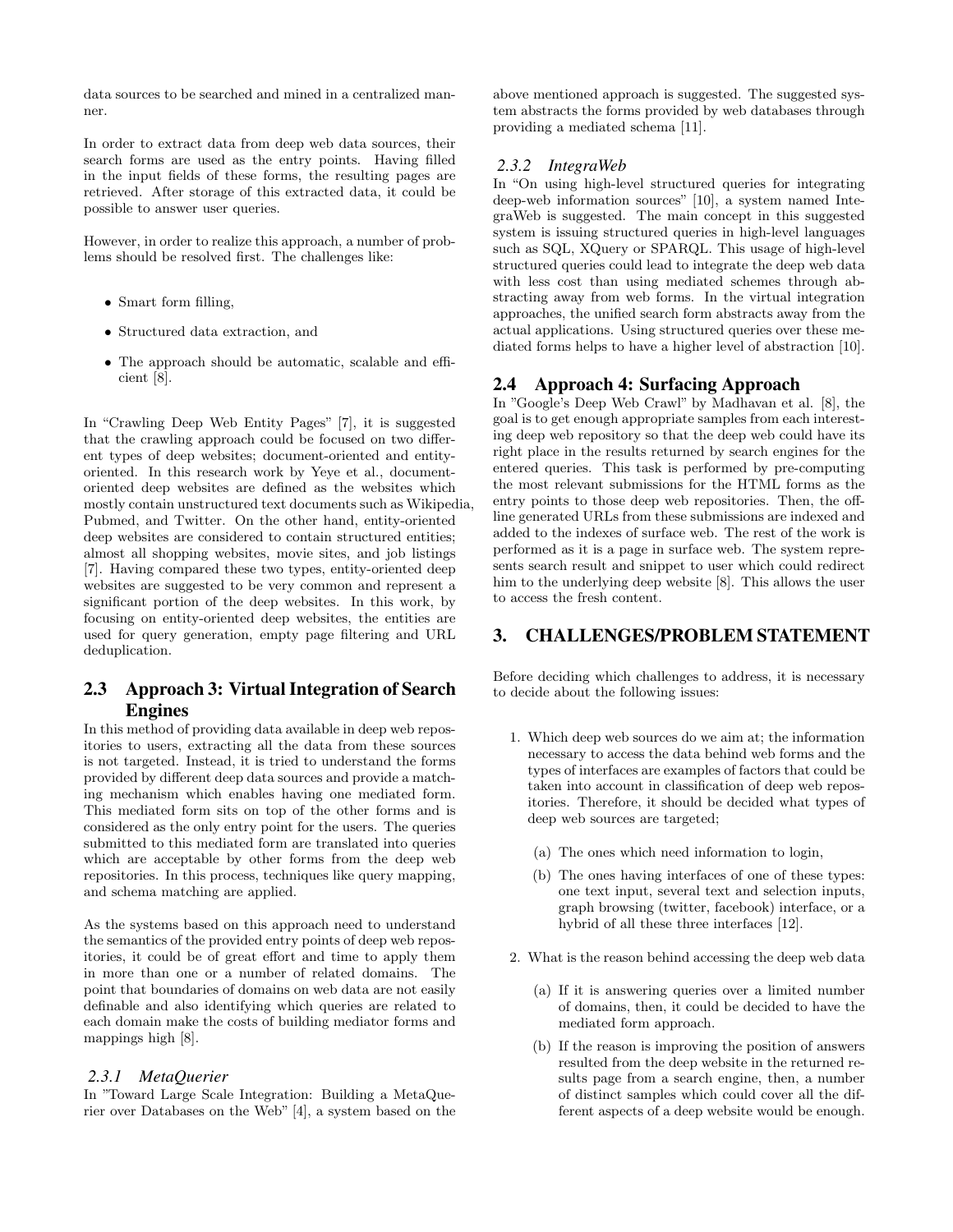(c) If the goal is to keep track of changes in the data provided by deep web sources, or to provide statistics over it, then, complete extraction and storage of data from deep web sources would be a necessary task to perform.

As mentioned before in the Introduction Section, in this project, we aim at monitoring changes in data available publicly to users. This makes challenges which should be addressed limited to crawling and extracting data from deep web data sources. These challenges are described in the following subsection.

# 3.1 Challenges for Implementing a Crawling Deep Web Mechanism

In this section, it is described that what obstacles should be resolved to have a query answering system which can find answers to queries from deep web sources. This system is considered to include all steps from finding interesting deep web repositories to pose queries and returning results. For implementing such a comprehensive approach, the challenges mentioned in the following subsections should be resolved.

### *3.1.1 Deep Web Source Discovery*

In order to answer the information needs of a user, it is necessary to know from which data sources that information could be obtained. In the case of surface web, general search engines use the indexes and matching algorithms to locate those sources of interest. While in deep web sources, the data is blocked behind web search forms and far from search engines reach. Therefore, first of all, it should be discovered that which deep web data sources potentially contain the data necessary to answer a user query. To do so, the following questions should be answered.

- How to determine the potential deep web sources for answering the query, considering the huge amount of websites available on the Web [12]? This could be done by narrowing down the search to find deep web sources of our interest while having all the interesting deep web sources covered.
- How to decide if a URL is a deep web repository [12]? To answer this question, it is necessary to be able to find forms in a website and decide if the form is the entrance to a deep web source or not.
- How to determine if the URL is of a given topic and related to the given queries [12]

### *3.1.2 Access Data Behind Web Forms*

Knowing about the web forms of deep web repository which is of the user interest, it is the time to find the answers to his given query. As mentioned earlier in this section, there are a number of approaches which could be applied in accessing the data available in deep web data sources. Selecting the approach which aims at crawling all the data in a deep web website, the following challenges should be addressed.

• How to fill in the forms efficiently and automatically [12]?

- Which input fields of the form should be filled in?
- What are the bindings and correlations among the inputs? For example, bindings among input fields determine the inputs that should simultaneously be assigned with values to be able to get results. It also might refer to the inputs which could lead to more results if submitted with values at the same time. In addition, correlations in a form could refer to fields whose values depend on each other; such as minimum and maximum fields of an attribute in a form.
- What values to submit for those inputs so that the crawling is efficient; less queries but more results, less empty pages, less duplications of pages.
- How to extract data/information/entities from the returned results pages [12]?
	- How to walk over all the returned results pages?
	- How to extract data from each page? which data to extract? different websites have different scripting?
	- How to detect empty pages and resolve the deduplication of pages and information?
	- When to stop crawling? what algorithms to use? what features of deep web to measure? what is the size of deep web source?
	- How to keep the cost of crawling low and the process efficient with implementations about the process itself such as following links found in the returned results pages?
	- How to cover all the data available in the source considering the limitations on the number of query submissions and returned results?
- How to store the extracted data?
	- How to perform entity identification, entity deduplication, and detecting relations among entities to have a high-quality information extraction?
	- How to keep the quality of data extracted from structured deep web sources? As mentioned before in Section 1, deep web data is of a high quality as it is residing as structured data in domain specific databases.
- How could the entity identification, and detecting the relations among the entities help improving the crawling process as it goes on? How the results/data extracted from deep web source could be treated as feedback used in modifying and adjusting the crawling process to perform better in continuing the crawl.
- How to monitor entities/data changes over one/more deep web sources? For example, assuming an entity is found in several deep web sources, how the change in one website should be treated and interpreted and which version should be judged as being reliable?
- How to present the extracted data or monitored data to the users?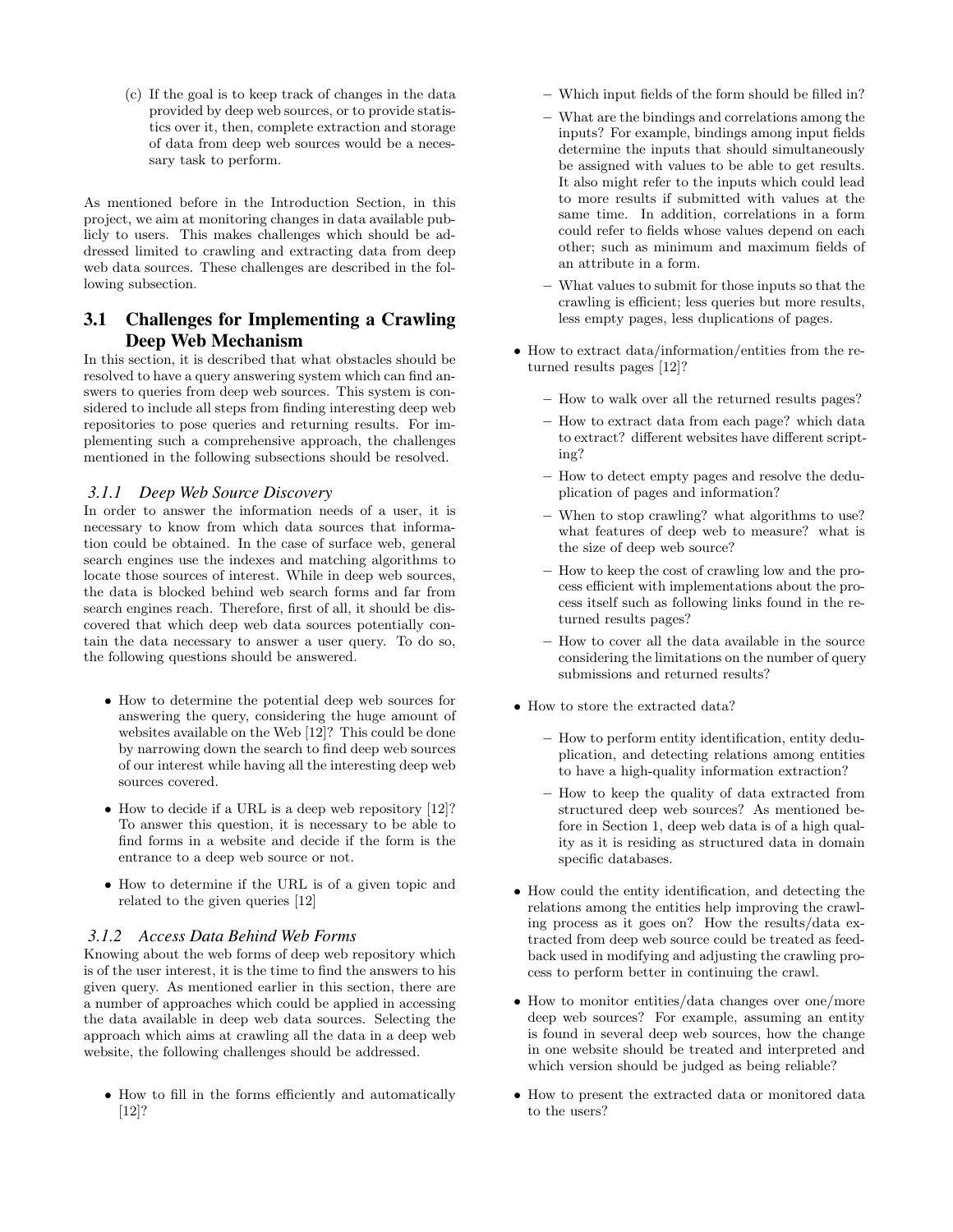# 3.2 Challenges Targeted in This Research Work

Although answering all the challenges mentioned in the previous subsection is appealing, considering the limited time of a PhD Thesis work, only a small number of them could be covered. In the selection of challenges to be addressed in this research work, the capabilities and interests of users and also, the potentiality of contribution were the main issues considered. Therefore, the following list of questions are decided to be targeted during this PhD work.

• Q1: How to measure the size of a deep web source especially in a non-cooperative environment?

To the best of our knowledge, there is no crawling approach which claims the capability of extracting all the data existing in a deep web repository. The crawling approaches continue the process till they face the query submission limitations posed by search engines or consume all the allocated resources. To prevent this undesirable situation, a mechanism should be applied to stop the crawling wisely. This means to make a trade-off among the resources being consumed, limitations and the percentage of crawling coverage of a deep web source. To do so, knowing about the size of the targeted source is one of the most important factors. Therefore, it is set as the first question aimed to be resolved through this research work.

The process of extracting data from deep web sources is so costly that devising a more efficient crawling approach is one of the main topics of interest among researchers focusing on this area. As one of the solutions to this problem, in this work, it is aimed at applying approaches which benefit from the previously visited pages, or extracted information to make the remaining part of the process more efficient. This could be formulated as the second question of this research proposal.

• Q2: How could a deep web crawling approach be implemented with a feedback mechanism which could improve the crawling process as it goes on? For example, it should be studied that how the visited pages, extracted data, entity identification, or detecting the relations among those entities could be treated as feedback used in modifying and adjusting the crawling process to perform more efficiently and accurately in the remaining of the process.

Having an efficient deep web data crawler at hand, it is of our interest to be aware of the changes occurring over time in the data existing in deep web data repositories. This information could be helpful in providing the most up-todate answers to information needs of users. Therefore, the third main question targeted in this research is dedicated to monitoring changes data in deep web sources;

• Q3: How to monitor changes of deep web data which could be unstructured or in the form of entities residing in one or more numbers of deep web sources?

To answer this question, the following challenges should be addressed:

- Q3-1: What is the most efficient way of detecting changes in a deep web data repository? Is there any more efficient way rather than crawling all the data residing in a deep web source in predefined intervals?
- Q3-2: What entities are more interesting to be monitored? For example, in a job vacancies website, one might be interested to follow a specific vacancy or a company's statistics about available or already filled vacancies. Difference in the entities and data monitored could lead to differences in the implementations of changes detection procedure.
- Q3-3: Assuming an entity is found in several deep web sources, how the change in one source should be treated and interpreted; which version should be judged as being reliable? Also, how such an environment could help in improving the change detection procedure?

# 4. VALIDATION SCENARIOS

The answers resulting from this research project for the crawling and monitoring questions mentioned in Section 3 will be validated through a case study in job vacancies domain. In this sense, the cooperation of WCC Company <sup>1</sup> would play an important role throughout this research project.

As mentioned in Section 3, the deep website crawling is effected by a number of different factors. For example, the type of input interfaces of the search engines and their access policies could effect the crawling process. The differences in ranking and indexing algorithms applied in search engines could also have influences on the crawling task. This makes it necessary to have access to websites available on the Web during the validation process. This could be provided through the mentioned cooperation of WCC. In case that the company could not provide us with such websites, the deep websites about which the information is publicly available will be targeted. For example, in the case of size estimation question, websites from which the size is known were used. Also, for a crawling task, websites like Wikipedia which provide access to all data residing in their databases could be helpful. These websites could be accesses through the Web or being already downloaded and used locally.

While this validation method would satisfy the needs for research question 1 and 2 mentioned in Section 3, it seems not sufficient for validating the solution for part of question 3. In research question 3, it is possible to aim at monitoring a single website or a number of deep websites. Considering monitoring one website having the similar requirements of a crawling task, the validation could be done in the same way as question 1 and 2. However, monitoring changes over a number of websites needs to have access to more than one website. The ideal situation to validate an approach for such a question is to have access to a set of deep websites running on the Web as they continue providing users with services they are designed for. While there are efforts to make this happening, especially through cooperation with WCC Company, as an alternative validation scenario, the locally performing websites are considered to be implemented.

<sup>1</sup>http://www.wcc-group.com/